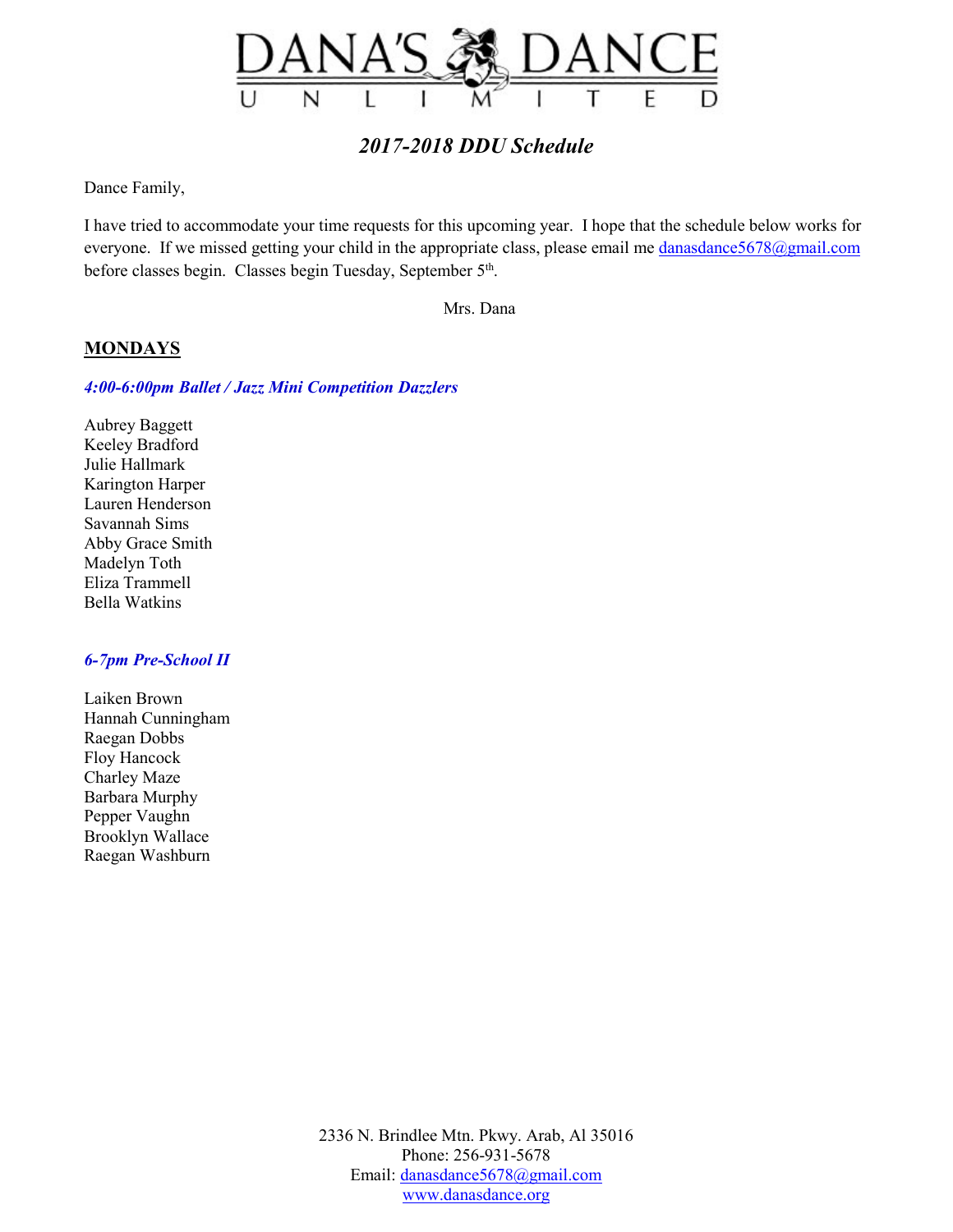

*7:00-8:30pm Jazz / Contemporary (Will be split into 2 classes in October, at the same time in both classrooms)* 

Ashley Gattis Ryleigh Hardin Maggie Minter Kayla Moon Emilie Northern Morgan Still Grace Ann Pritchett Mary Grace Underwood Anna Williams Hensley Elrod Moree McDonald Kayla Moon Tatum Monroe Emilie Northern Mackenzie Morris

## **TUESDAYS**

## *4:00-5:00pm Ballet / Tap*

Lily Crews Reagan Golden Lynlee Hallman Mila McWhorter Emilee O'Dell Olivia Saylor Rachel Sherwood Brooklyn Walters

## *5:00-6:00pm Kinderdance Ballet / Jazz*

Emma Claire Harden Gracie Harris Hattie Humphries Alaina Kate Lamb Brandi Martin Mia Orr Addison Southerland Emma Williams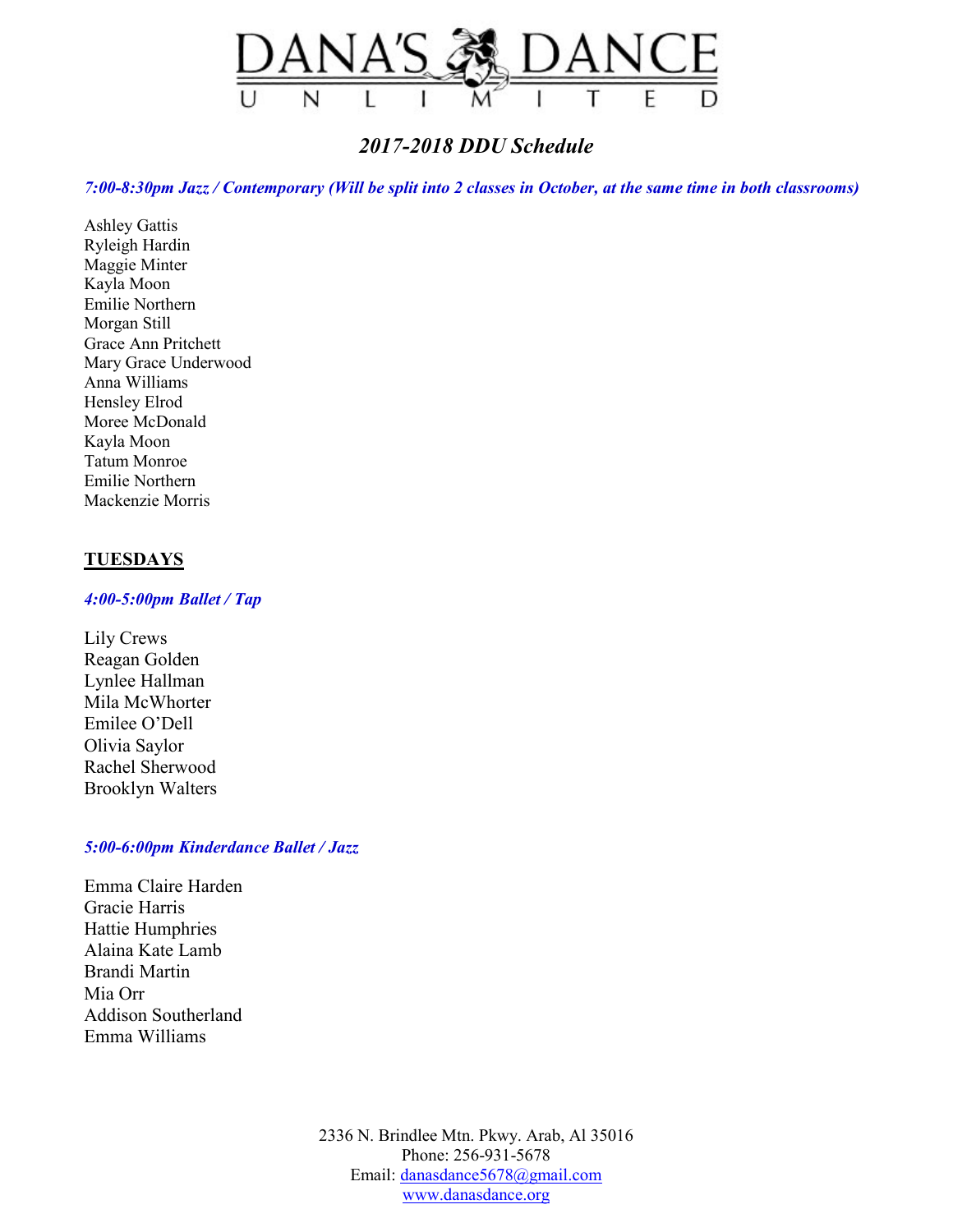

## *5:30-7:00pm Ballet / Jazz / Acro*

Kendall Bing Abbigale Perkins Mackenzie Pritchett Abigail Sandefur Foxx Vaughn Madison Willis Layla Phillips

## *6:00-7:00pm Pre-School*

Smyra Gilani E.J. Gulledge Isabelle Hernandez Emily Hill Aria Key Emily Grace Pugh Lila Swindall Areiya Tidmore Brooklyn Williams

## *7:00-8:00pm Jr. Competition Dazzlers*

Savannah Best Ashley Gattis Summer Ginther Hope Hill Savannah Hughes Tessa Monroe Lily Wagner Kylie Williams

> 2336 N. Brindlee Mtn. Pkwy. Arab, Al 35016 Phone: 256-931-5678 Email: danasdance5678@gmail.com www.danasdance.org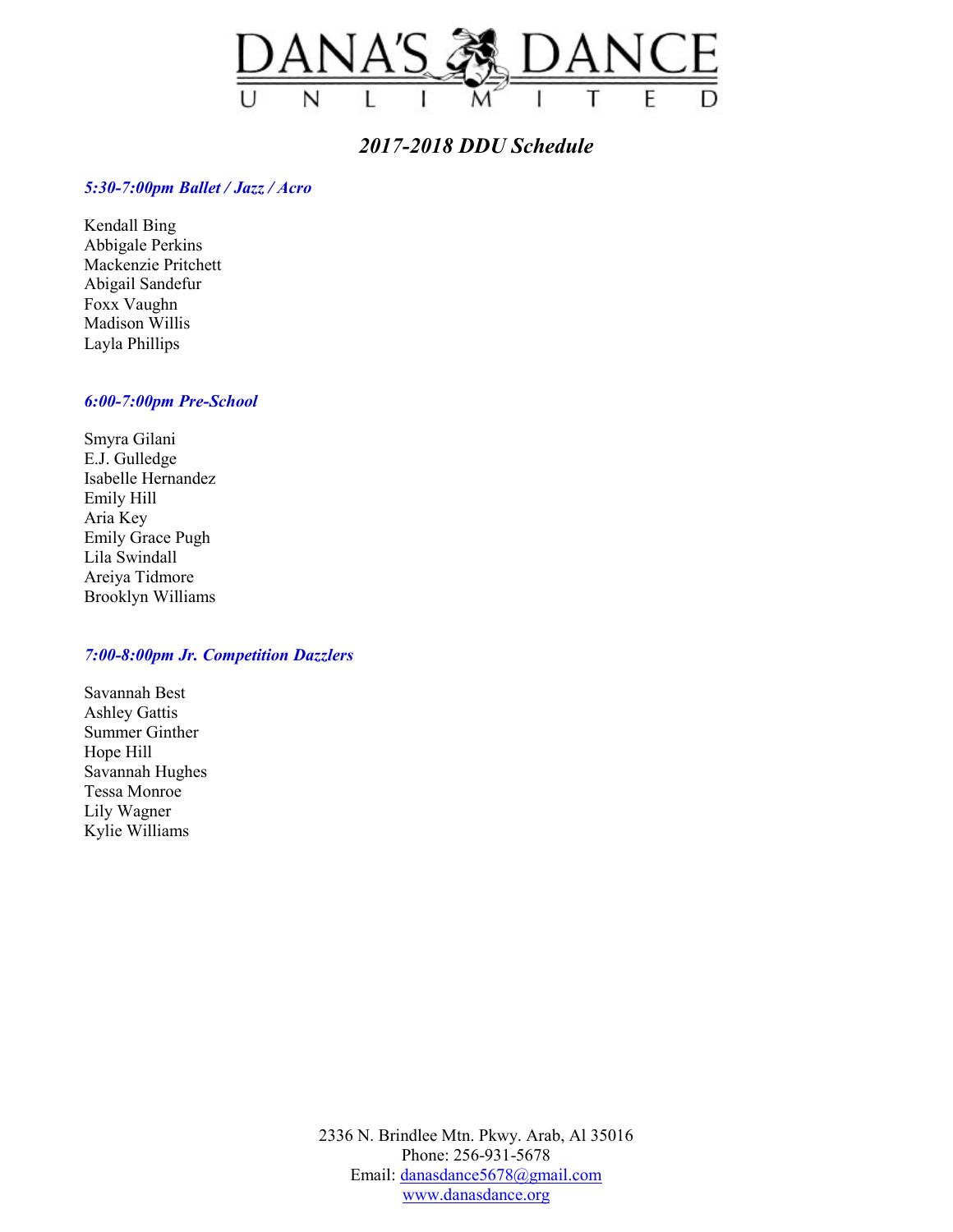

## **WEDNESDAYS**

#### *3:30-4:30pm Elem Tap*

Camilla Jane Burke Claire Cantrell Cadence Grissom Savannah Hughes Addy Landry Halle Grace McCrary Meadow McDonald Mackenzie Morris Emilie Northern Adlee Prestridge Alyssa Toth Mattie Wisener

## *4:30-5:30pm Petite Competition Dazzlers*

Claire Cantrell Serenity Dorn Cadence Grissom Addy Landry Halle Grace McCrary Adlee Prestridge Alyssa Toth Mattie Wisener

## **THURSDAYS**

## *3:30-5:00pm Elem. Acro / Ballet*

Claire Cantrell Serenity Dorn Cadence Grissom Lynnsey Martin Halle Grace McCrary Adlee Prestridge Alyssa Toth Mattie Wisener

> 2336 N. Brindlee Mtn. Pkwy. Arab, Al 35016 Phone: 256-931-5678 Email: danasdance5678@gmail.com www.danasdance.org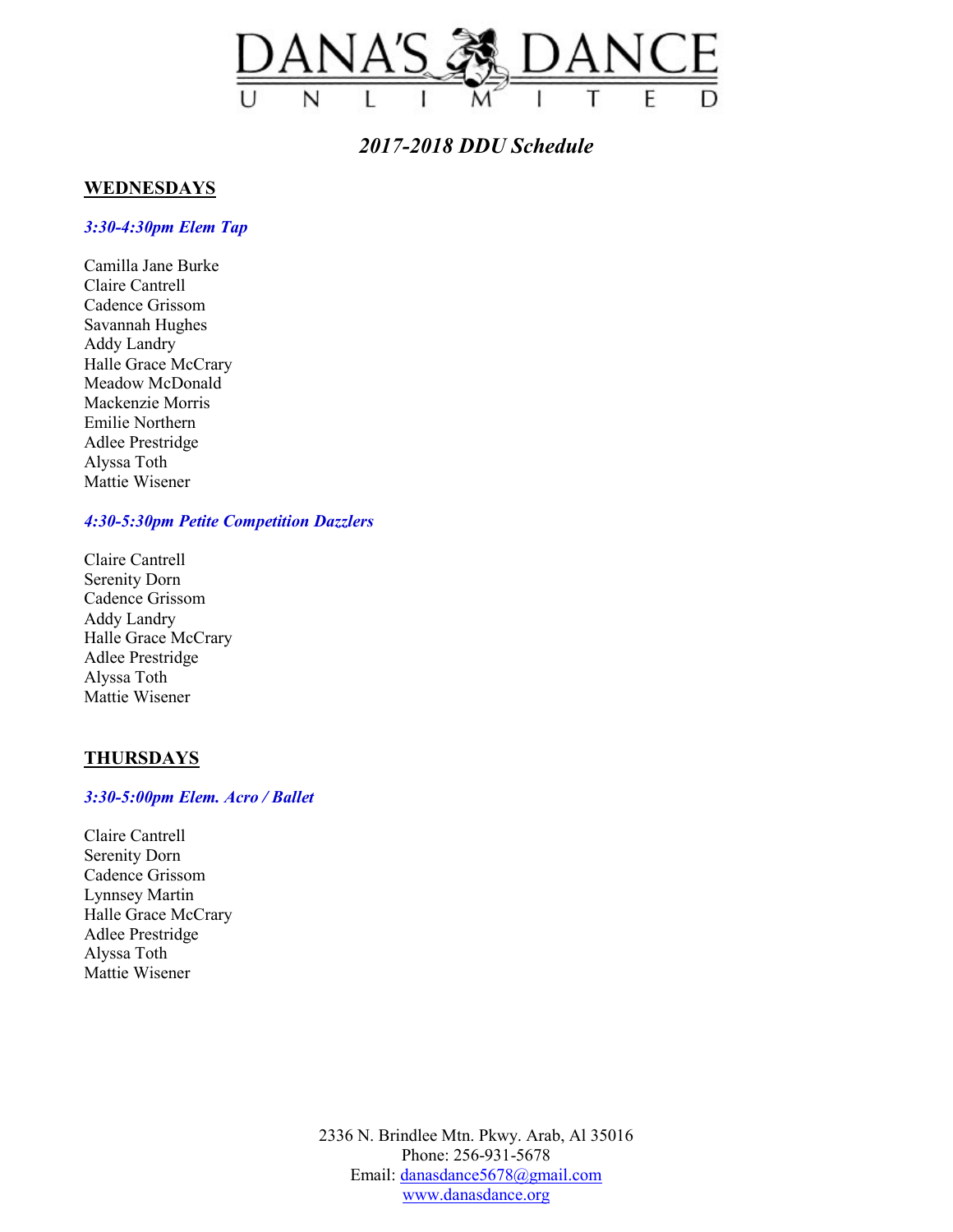

## *4:00-5:00pm Jr. Jazz*

Ashley Benefield Savannah Best Aubrey Elrod Ashley Gattis Summer Ginther Hope Hill Savannah Hughes Addy Landry Tessa Monroe Lily Wagner Kylie Williams

## *5:00-6:30pm Jr. Ballet*

Ashley Benefield Savannah Best Aubrey Elrod Ashley Gattis Summer Ginther Hope Hill Savannah Hughes Addy Landry Meadow McDonald Tessa Monroe Anna Sularin Jenna Stone Lily Wagner Kylie Williams

## *5:00-6:00pm Elem. Jazz*

Claire Cantrell Serenity Dorn Cadence Grissom Halle Grace McCrary Adlee Prestridge Alyssa Toth